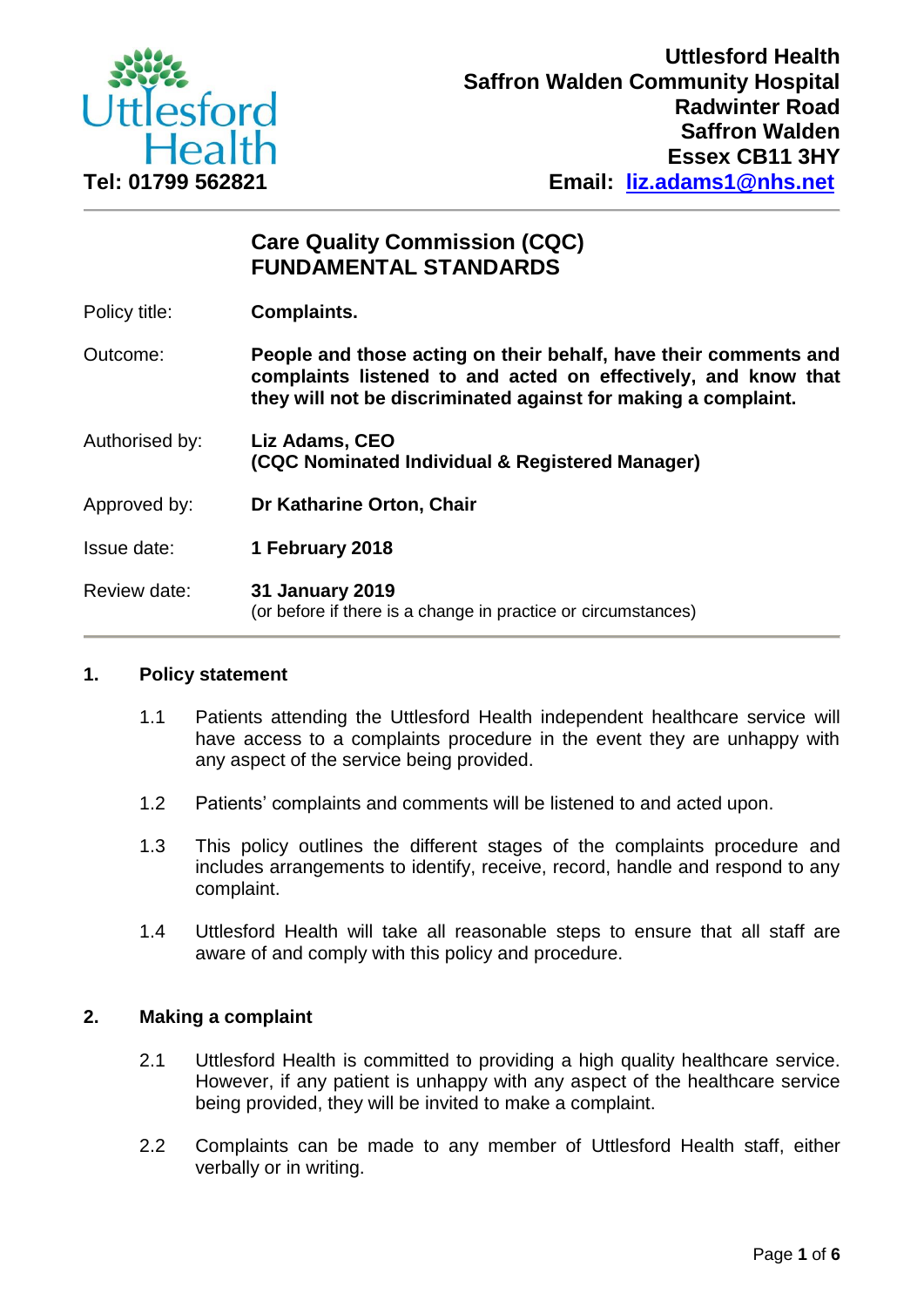- 2.3 If a patient wishes to make a complaint whilst they are in the clinic premises, then the member of staff in charge of the service will attempt to resolve the issue immediately.
- 2.4 No patient, or person acting on their behalf, will be discriminated against for making a complaint.
- 2.5 No person's care and treatment at Uttlesford Health will be affected in any way if a complaint is made by them or on their behalf.

#### **3. Information given to patients about how to complain**

- 3.1 Written information on the complaints procedure will be available for patients within the Uttlesford Health premises.
- 3.2 Information on how to make a complaint will be available as a separate patient information leaflet.
- 3.3 Patients will be assured that they will not be discriminated against for making a complaint.

# **4. Receiving and recording a complaint**

- 4.1 Complaints can be made by a patient, a former patient, or someone acting on a patient's behalf.
- 4.2 If the complaint is from a child i.e. someone under 18 years old, the complaint may be made by the child, either parent of the child, the legal guardian, or other adult who is legally responsible for the care of the child.
- 4.3 All received complaints, whether written or verbal, will be recorded.
- 4.4 Recorded details will include:
	- the date and time the complaint was received
	- a description of the complaint
	- details of the investigation carried out
	- any actions taken, and
	- whether or not the complaint was upheld.
- 4.5 Where a complaint is received anonymously, Uttlesford Health will carry out an investigation as far as it reasonably can, depending on the content of the complaint.
- 4.6 Uttlesford Health will maintain a record of all complaints received and copies of all related correspondence. These records will be kept separately from patients' healthcare records.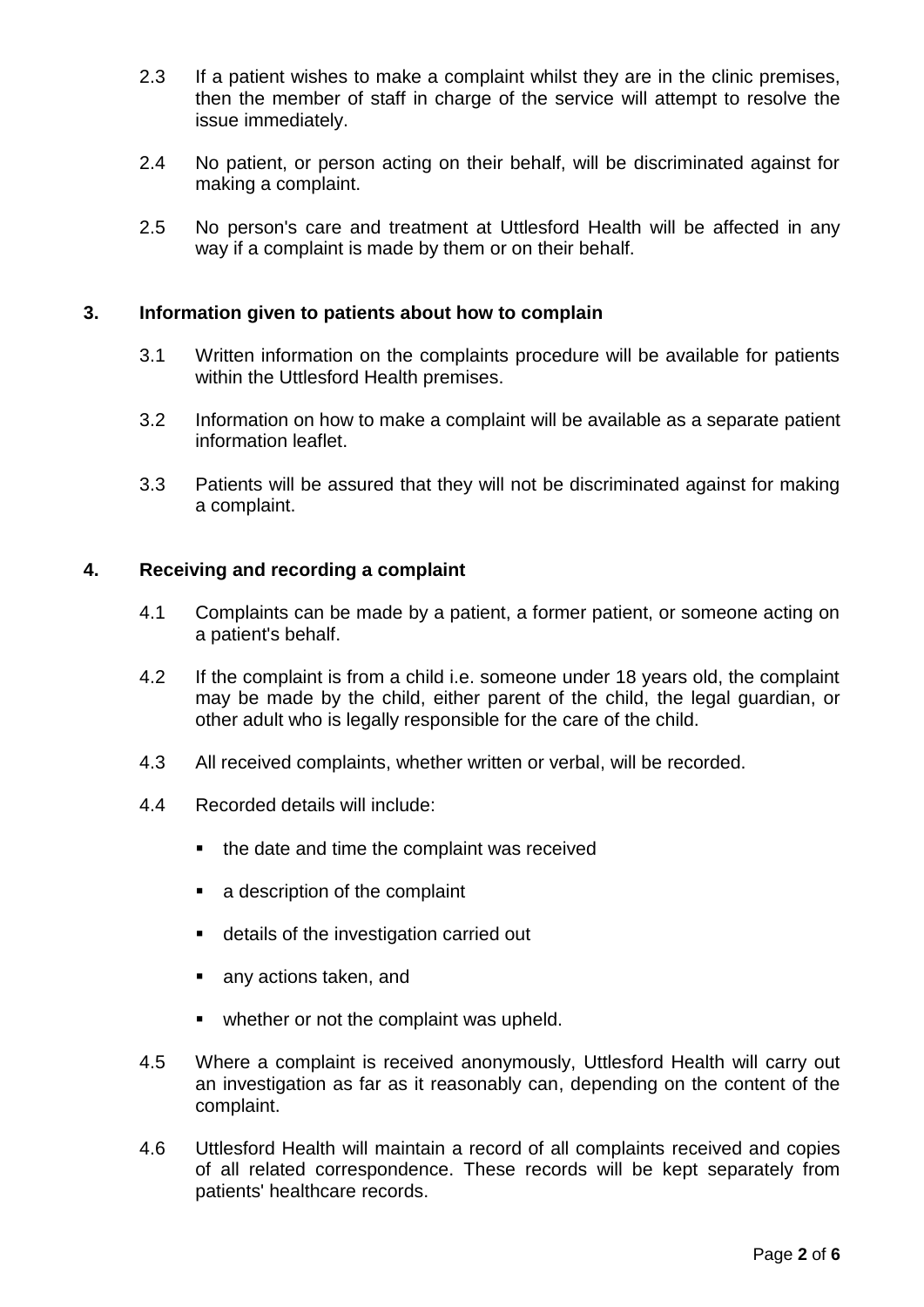# **5. Handling a complaint**

- 5.1 All complaints received at Uttlesford Health will be treated in the strictest confidence.
- 5.2 All complaints, written or verbal, will be investigated.
- 5.3 All complainants will receive a written acknowledgement of their complaint within 3 working days. The written acknowledgement will include the name and contact details of the person investigating the complaint on behalf of Uttlesford Health.
- 5.4 Uttlesford Health will offer to meet with the complainant in order to discuss the manner in which the complaint is to be handled and how the issue/s might be resolved.

At this meeting, the following information will be obtained and/or provided (as far as is reasonably possible and as per the Uttlesford Health 'Duty of candour' policy):

- How the complainant wishes to be addressed e.g. Miss, Ms, Mr, Mrs or their first name.
- How the person wishes to be kept informed e.g. in writing by letter or email, by telephone, or through an agreed third party representative or advocate.
- Confirm with the person if they give their consent to access healthcare records (where appropriate) for the purposes of investigating the complaint.
- Confirm if the person has any disabilities that need to be taken into account during the investigation.
- Advise the person that they can have a representative to support them through the complaints process.
- Ask the person what they are seeking as an outcome to the complaints investigation e.g. an apology, new appointment, reimbursement for costs or loss of personal belongings, or an explanation.
- Agree a plan of action, including when and how the complainant will hear back from Uttlesford Health.
- 5.5 In the event that the complainant does not accept the offer of a meeting as set out at 5.4 above, Uttlesford Health will itself determine the response period and notify the complainant in writing of that period.
- 5.6 Uttlesford Health will carry out an investigation of the nature of the complaint and provide a full written response to the complainant within 20 working days of the complaint being received.
- 5.7 If a complaint is of a complex nature, an investigation and response may take up to 45 working days.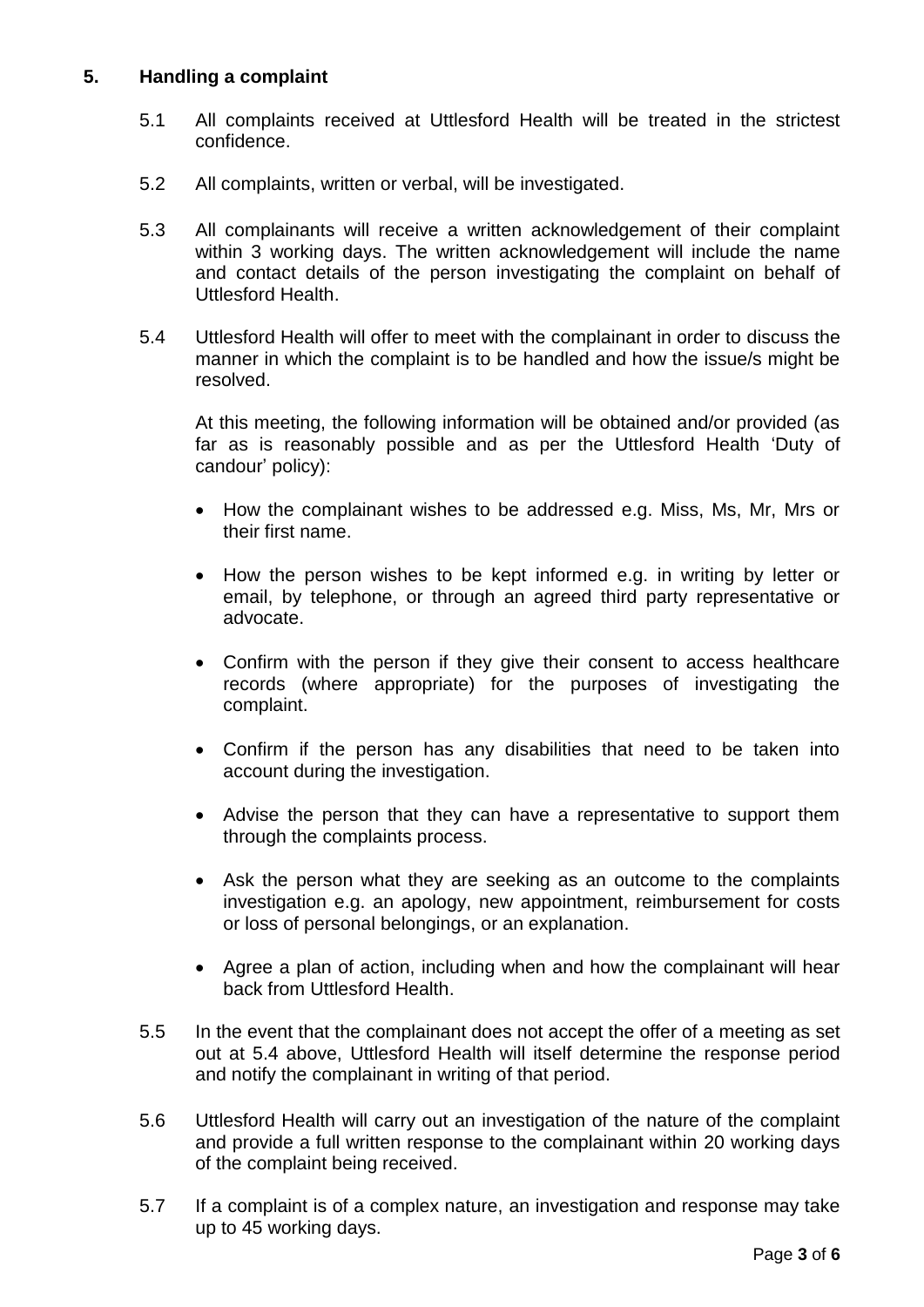- 5.8 If a full response cannot be given within 20 working days of receiving the complaint (or 45 days if the complaint is of a complex nature), Uttlesford Health will write to the complainant to explain the reason for the delay.
- 5.9 A full written response will be made within 5 days of a conclusion and outcome being reached.

# **6. Receiving and handling unreasonable complaints**

- 6.1 In situations where the person making the complaint can become aggressive or unreasonable, Uttlesford Health will instigate appropriate actions from the list below and will advise the complainant accordingly:
	- Ensure contact is being overseen by an appropriate senior member of Uttlesford Health staff who will act as the single point of contact and make it clear to the complainant that other members of staff will be unable to help them.
	- Ask that they make contact in only one way, appropriate to their needs e.g. in writing.
	- Place a time limit on any contact.
	- Restrict the number of calls or meetings during a specified period.
	- Ensure that a witness will be involved in each contact.
	- Refuse to register repeated complaints about the same issue.
	- Do not respond to correspondence regarding a matter that has already been closed; only acknowledge it.
	- Explain that Uttlesford Health will not respond to correspondence that is abusive.
	- Make contact through a third person such as an independent advocate (where appropriate).
	- When using any of these approaches to manage contact with unreasonable or aggressive people, provide an explanation of what is occurring and why.
	- Maintain a detailed dated and timed record of each contact with the complainant during the ongoing relationship.

# **7. Escalating and appealing against the outcome of a complaint**

Page **4** of **6** 7.1 If a complainant is not satisfied after a complaint has been investigated and a response provided, Uttlesford Health will provide further information to the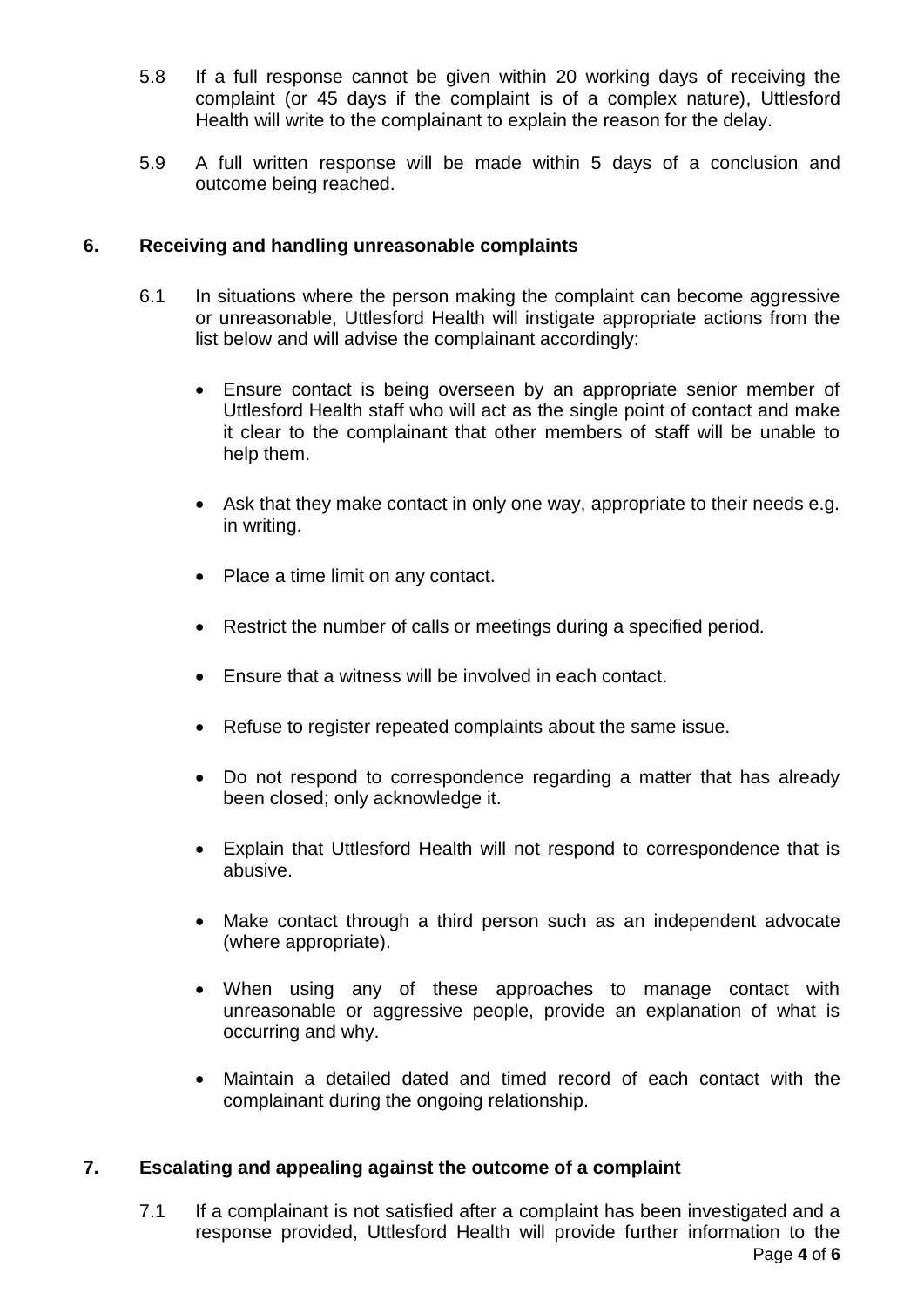complainant in terms of potentially escalating the complaint to the Parliamentary Health Service Ombudsman (PHSO). The PHSO makes final decisions on complaints that have not been resolved by the NHS in England and UK government departments and other public organisations.

The PHSO can be contacted at the following address:

**Parliamentary Health Service Ombudsman Millbank Tower Millbank London SW1P 4QP**

**Telephone: 0345 015 4033**

**Email:** [phso.enquiries@ombudsman.org.uk](mailto:phso.enquiries@ombudsman.org.uk)

**Internet**:<https://www.ombudsman.org.uk/>

Uttlesford health will co-operate with any independent review of a complaint that has been escalated to the PHSO.

#### **8. Annual review of complaints**

- 8.1 Uttlesford Health will review all complaints on an annual basis in terms of:
	- the number of complaints received
	- the issues that these complaints raised in terms of any trends or areas of risk that might need to be addressed
	- whether complaints have been upheld, and
	- improvements or changes to the healthcare service that were made.

#### **9. Learning opportunities**

- 9.1 Uttlesford Health will review all complaints received with a view to continuous quality improvement of the independent healthcare service.
- 9.2 All complaints received will be used as a learning exercise to consider improving aspects of the healthcare service provided to patients.

#### **10. Review of the policy**

10.1 Uttlesford Health will review this policy on annual basis. Any changes made to the policy will be communicated to all staff.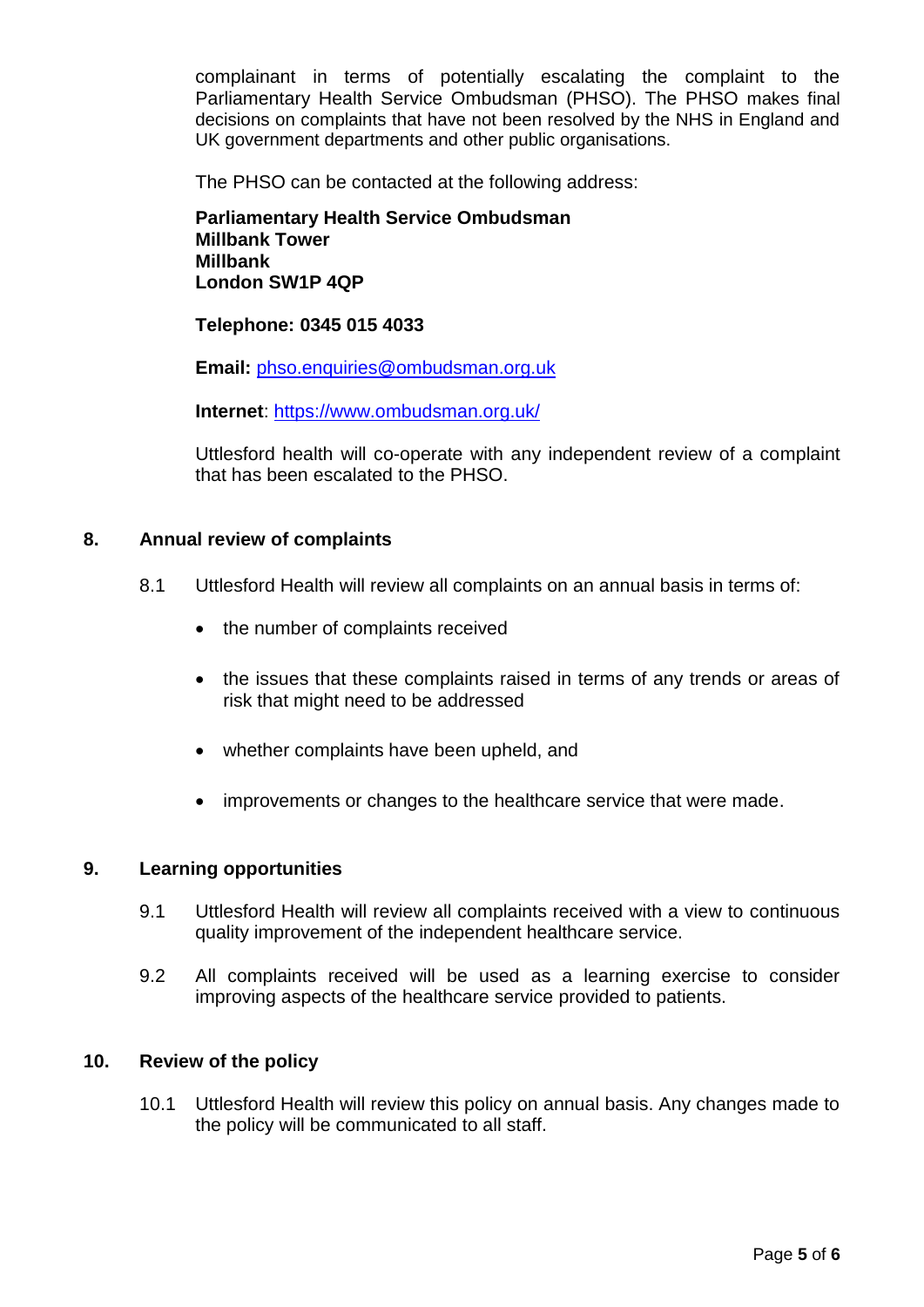# **11. Guidance and further reading**

- Being open communicating patient safety incidents with patients and their carers (NPSA, 2009).
- The EU General Data Protection Regulation <https://www.eugdpr.org/>
- Department of Health guidance *Complaints in the NHS* [https://www.gov.uk/government/publications/nhs-hospitals-complaintssystem](https://www.gov.uk/government/publications/nhs-hospitals-complaintssystem-review)[review](https://www.gov.uk/government/publications/nhs-hospitals-complaintssystem-review)
- Listening, improving, responding: a guide to better customer care (DH, 2009)
- MIND complaining about health and social care [http://www.mind.org.uk/information-support/legal-rights/complainingabout-health](http://www.mind.org.uk/information-support/legal-rights/complainingabout-health-and-social-care/)[and-social-care/](http://www.mind.org.uk/information-support/legal-rights/complainingabout-health-and-social-care/)
- NHS Constitution <https://www.gov.uk/government/publications/the-nhs-constitution-for-england>
- NHS Litigation Authority guidance about complaints
- Principles of Good Complaint Handling (PHSO, 2009) <http://www.ombudsman.org.uk/reports-and-consultations/reports/health>
- Public Interest Disclosure Act 1998 <http://www.legislation.gov.uk/ukpga/1998/23/contents>

**Signature …………………..……............……………..……. Date ………...........….…………..**

**Liz Adams, CEO (CQC Nominated Individual & Registered Manager) Uttlesford Health Limited**